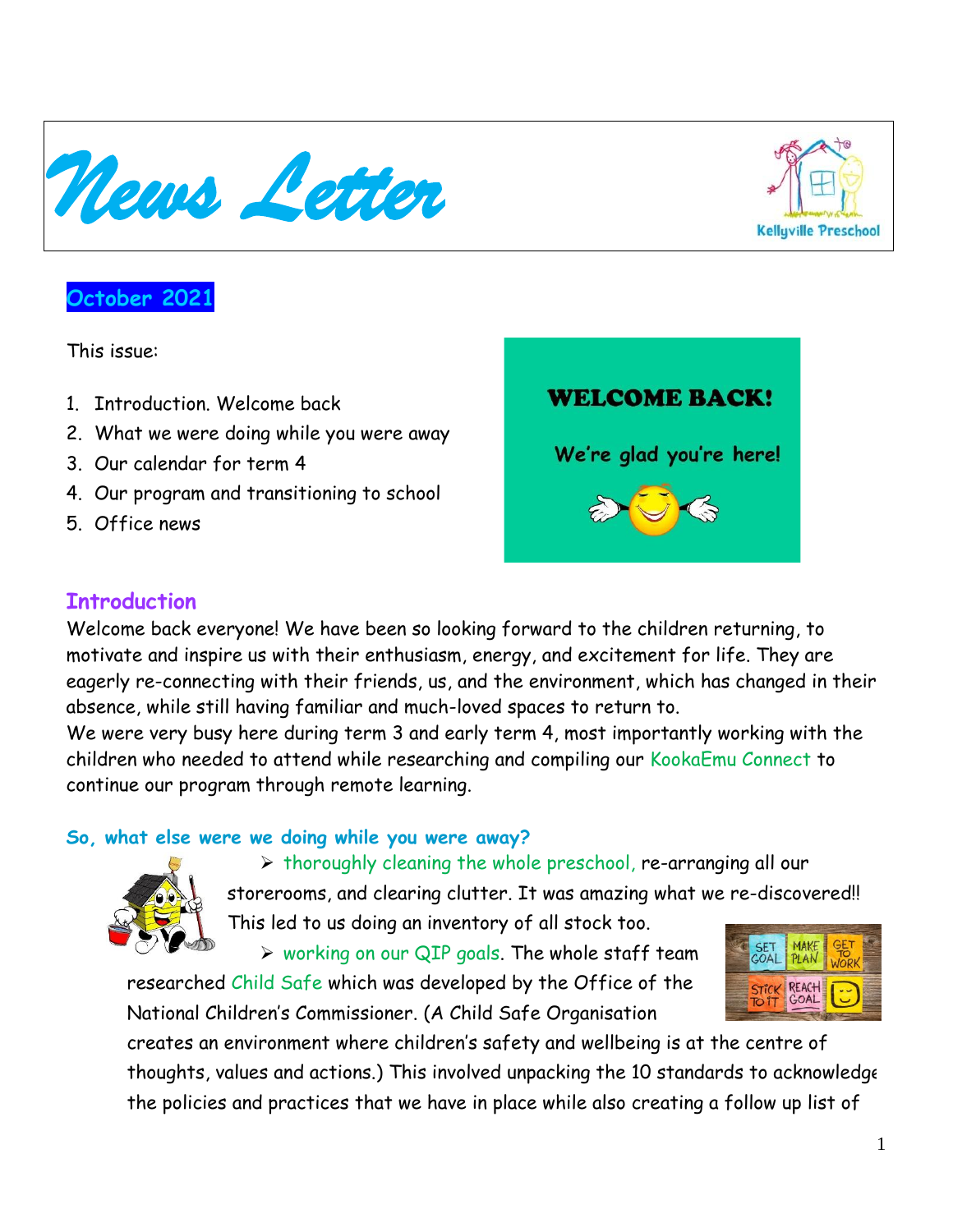areas to action in 2022. A service Child Safe Policy and Child Safe Code of Conduct were also developed.

The staff team also began to explore the concept of a Reconciliation Action Plan (RAP) which will be an ongoing project. Information about our previous and current association with the local Aboriginal and Torres Strait Islander community has been recorded, the next step being to create our service Vision for Reconciliation, which we are slowly pulling together to ensure it reflects our unique reasons for wanting to establish a service RAP.

- ➢ completing enrolment procedures for 2022.
- ➢ professional learning through online programs. The staff were often working from home and during this time were able to pursue professional learning opportunities along with other tasks that could be completed off-site
- ➢ signs were made to display in our new garden spaces, which included information about each garden space…oriental, cottage, tropical, yarning circle, and tepee…to be shared with the children during day-to-day play experiences.
- ➢ Transition to School Statements were completed by the teachers, (based on their time with your children in terms 1 and 2), who will be providing a copy to each family for

their child over the next couple of weeks. This can then be shared with the school during your child's Orientation. Children returning to preschool will also receive a summary of learning.

- ➢ completely updating our Material Safety Data Sheets for products used at the preschool, and our Hazardous Substance Register.
- $\triangleright$  organising for new turf to be laid and well-established by the time the children returned, installing new lighting on the verandah, having the air conditioning professionally cleaned and performing maintenance tasks all while the children were not here, including during the term break.
- ➢ commencing planning for end of year activities and the children returning.

We were extremely busy in your absence and grateful we could take advantage of the opportunity to achieve so much which would benefit the children and maintain and further build a safer, brighter more interesting and inviting environment for them on their return.



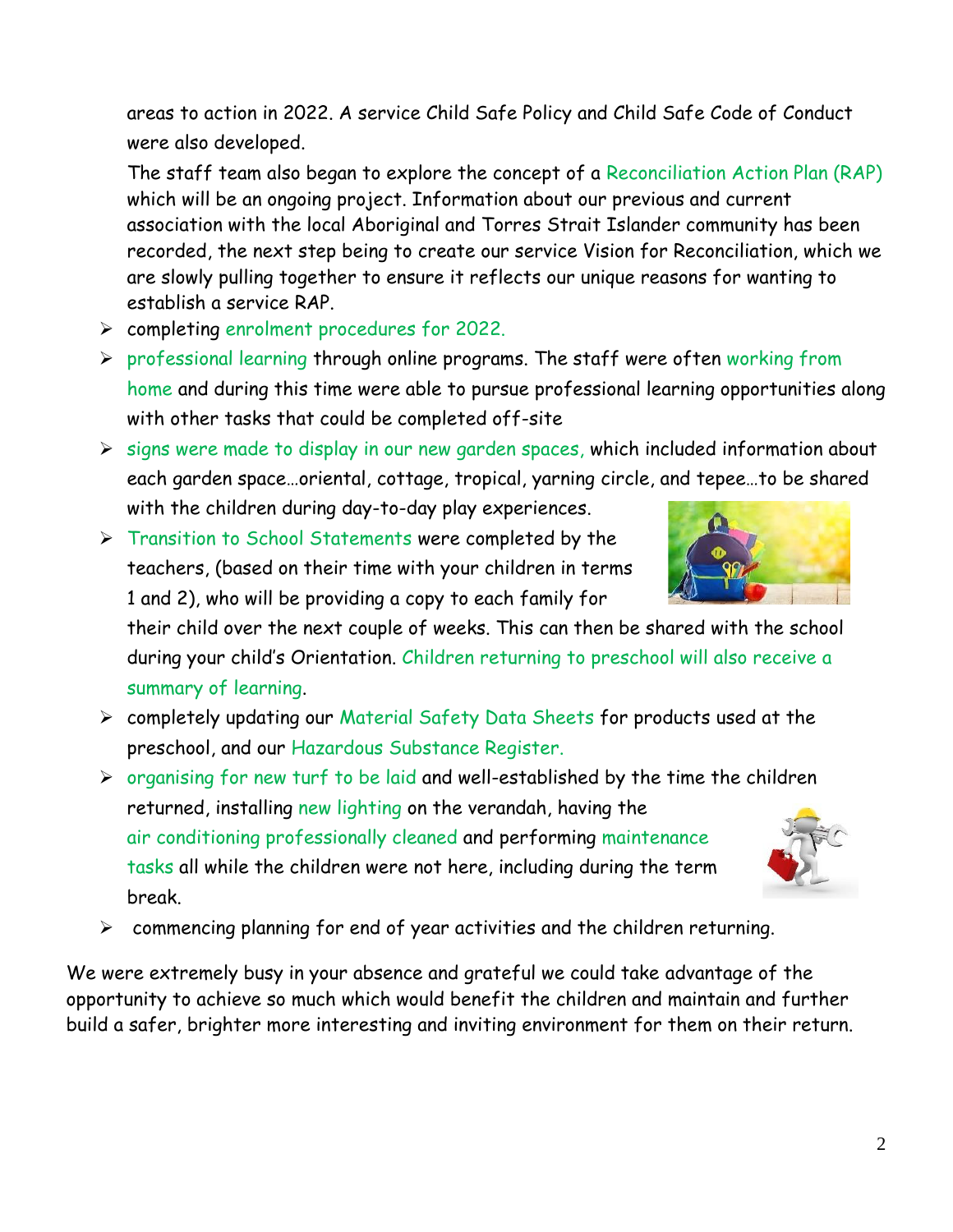### **Our term 4 Calendar**

We are thrilled to be able to plan an interesting and fun end of the year calendar of events for the children during term 4! Even though we will be unable to have several of our favourite events such as our end of year family picnic, we have planned to end the children's year on a high note. We will also be welcoming the 2022 families through visits for orientation that have been planned with consideration of COVID-19 guidelines.



#### Date Event Tuesday 2 Hearing tests catch up from term 2 (relevant families have been contacted) Tuesday 9 Kellyville Public School Teacher will visit to talk with the children about what happens in a Kindy Day. Thursday 11 Kellyville Public School Teacher will visit to talk with the children about what happens in a Kindy Day. From Monday 15 to Thursday 26 November Open Week visits for 2022 families Tuesday 22 Vision Screening (more information to follow) Thursday 25 Vision Screening (more information to follow) Tuesday 30 Dress up party day for the children to celebrate the end of our year together (MT and MTW groups)

### In December…

| Thursday 2   | Dress up party day for the children to celebrate the end of |
|--------------|-------------------------------------------------------------|
|              | our year together (TF and WThF groups)                      |
| Friday 10    | Bop 'Til You Drop disco at 1.30 (TF and WThF groups)        |
| Monday 13    | Bop 'Til You Drop disco at 1.30 (MT and MTW groups)         |
| Tuesday 14   | Last day of term and year MT group                          |
| Wednesday 15 | Last day of term and year MTM group                         |
| Thursday 16  | Last day of term and year TF and WThF groups                |
| Friday 17    | Pupil Free Day for staff                                    |

## In November…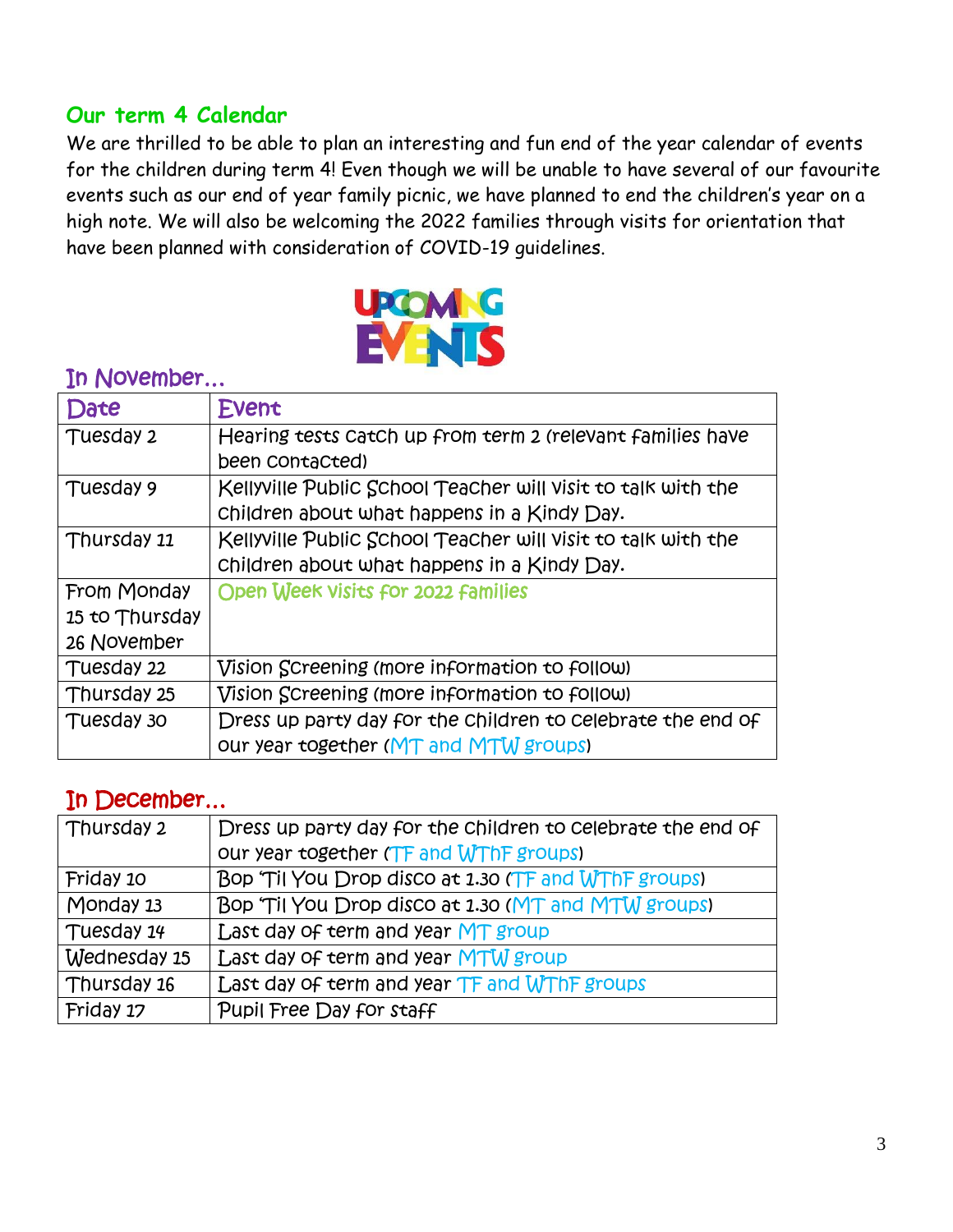Don't forget to register, as **soccer** commences the week beginning November 1!



**Our dress up party day** will involve the two groups enjoying an end of year celebratory morning tea and then a special show in the afternoon. The children can choose whether they wish to dress up and what they would like to wear, which could include dressing up for Christmas. We will provide morning tea treats to go with the children's own morning teas. Parent Club will be working with us to

provide special treats for this day plus our **Bop' Til you Drop** disco day too. Due to COVID-19 restrictions for gatherings and advice from the Department of Education on visitors to services /large gatherings, we will be unable to hold events for families this year, our focus being on having fun with the children, safely.



# Our program for term 4



Re-connecting with the children and supporting their learning, after a long absence for most, will be central to all our decisionmaking and planning this term. Even for those children who needed to attend during lockdown, the preschool environment was very different to when all the children are here, so they had

adjustments to make before now returning to our regular program. We are intentionally guiding them through the return, reinforcing and re-

establishing guidelines for safe and considerate play, ensuring each individual child feels safe and secure once more in the preschool environment away from their families, while being mindful of how they are re-establishing their friendships and relationships with each other. They are small steps, day by day.



independently or cooperatively in a small group, express their thoughts and ideas respectfully to others, listen to and accept the opinions of others, negotiate and problem solve, turn-take and share, be considerate and thoughtful, plus extend and enhance their own learning with prompts and challenges from Educators. Being able to think for themselves and work through their own challenges with minimal adult support are